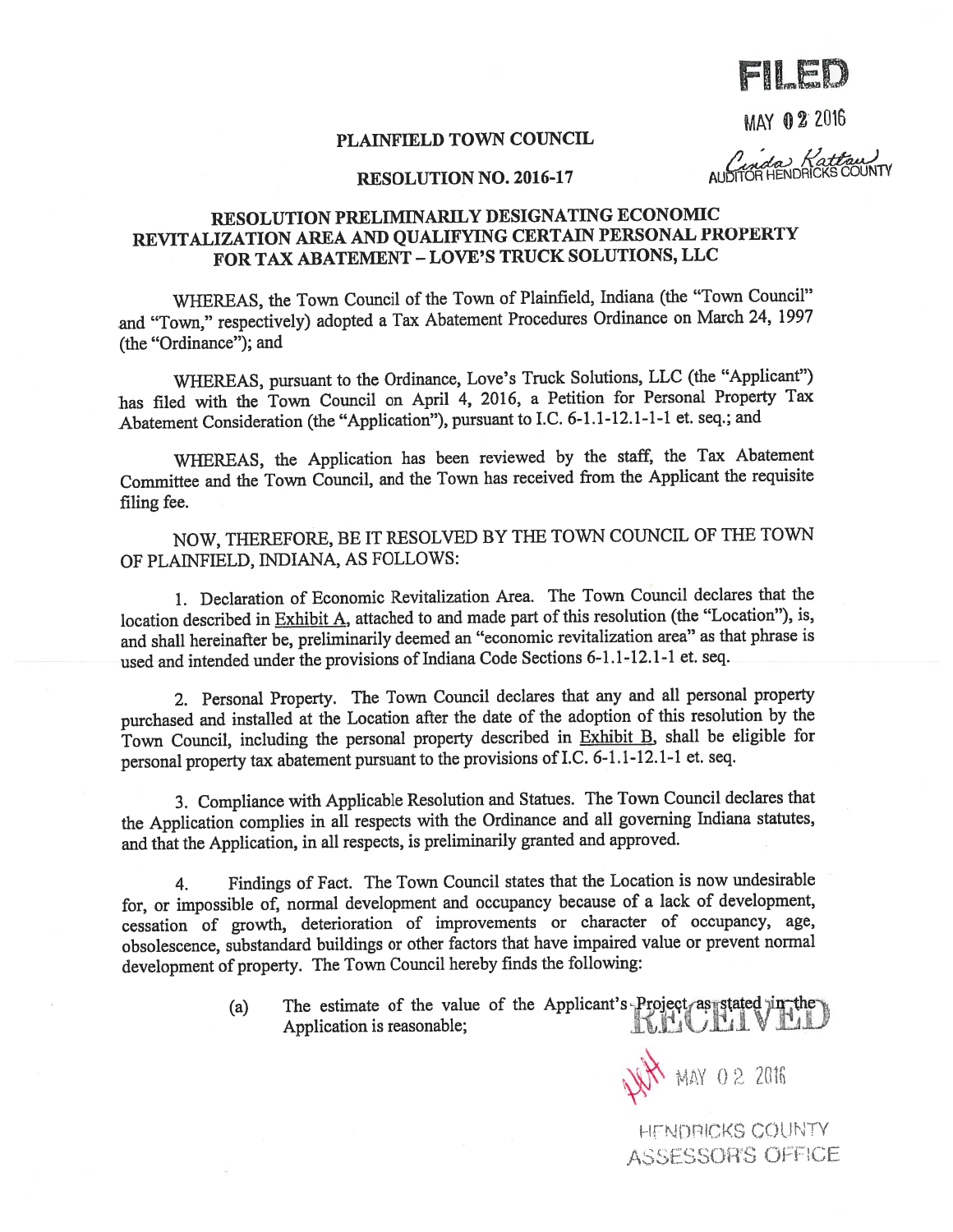- (b) The employment numbers stated in the Application as <sup>a</sup> result of the Project, if any, are reasonably expected;
- (c) The salaries related to such employment, if any, are reasonable; and
- (d) The benefits to be received from the Applicant's Project are sufficient to justify the deduction.

6. Abatement Duration. Based upon the provisions of the Ordinance, the Town Council declares that a seven (7) year abatement duration meets the requirements of the Ordinance.

7. Effective Date. This resolution shall be effective immediately upon its passage, subject to the notice and hearing provisions of I.C. 6-1.1-2.1-2.5. The hearing contemplated by said statute shall be held at the time and <sup>p</sup>lace of the meeting of the Town Council on April 25, 2016, to wit: Plainfield Town Hall, 206 W. Main Street, Plainfield, Indiana, at 7 p.m. local time. At such meeting the Town Council shall take final action determining whether the qualifications for an economic revitalization area and the personal property abatement have been met, and shall confirm, modify and confinn, or rescind this resolution. Such determination and fmal action by the Council shall be binding upon all affected parties; subject to the appea<sup>l</sup> procedures contemplated by I.C. 6-1.1-12.1-1 et. seq.

8. Filing With Hendricks County Authorities. Upon the adoption of this resolution, the Clerk-Treasurer of the Town shall cause <sup>a</sup> certified copy of this resolution, including the description of the previously described location and attached map, to be filed with the Hendricks County Assessor and/or such other Hendricks County Government officials as shall be necessary to make the Applicant eligible to file for persona<sup>l</sup> property tax abatement as to the persona<sup>l</sup> property contemplated by the Application.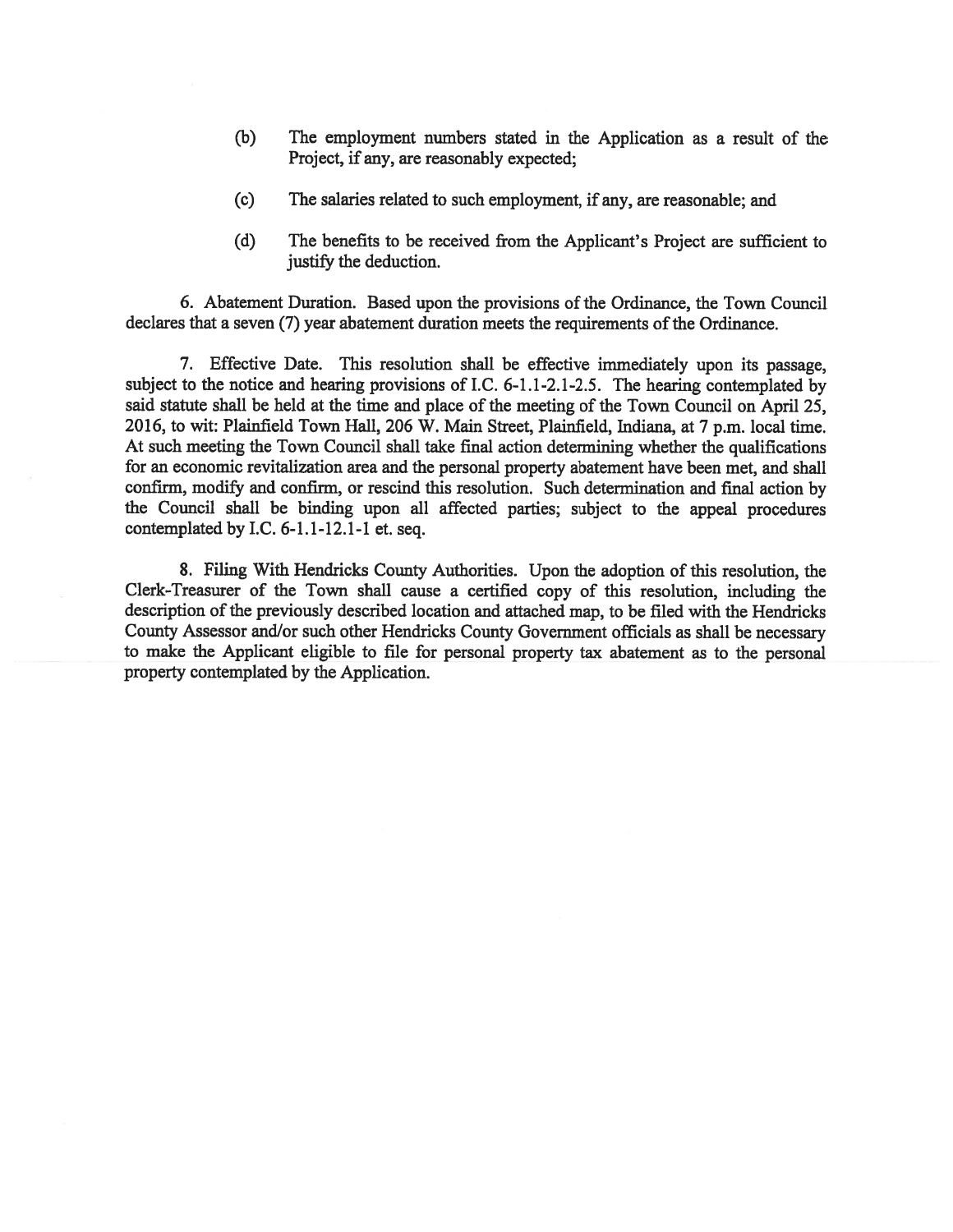Adopted by the Town Council of the Town of Plainfield, Indiana this  $11<sup>th</sup>$  day of April, 2016.

TOWN COUNCIL, TOWN OF PLA1NFIELD IENDRICKS COUNTY, INDIANA

Robin G. Brandgard, President

Tuchet **Bill** 

Kent M .<br>cPhail

Ьæ .. Angle **Ban Bri** 

Attested

Wesley R. Bennett, Clerk-Treasurer of the Town of Plainfield, Indiana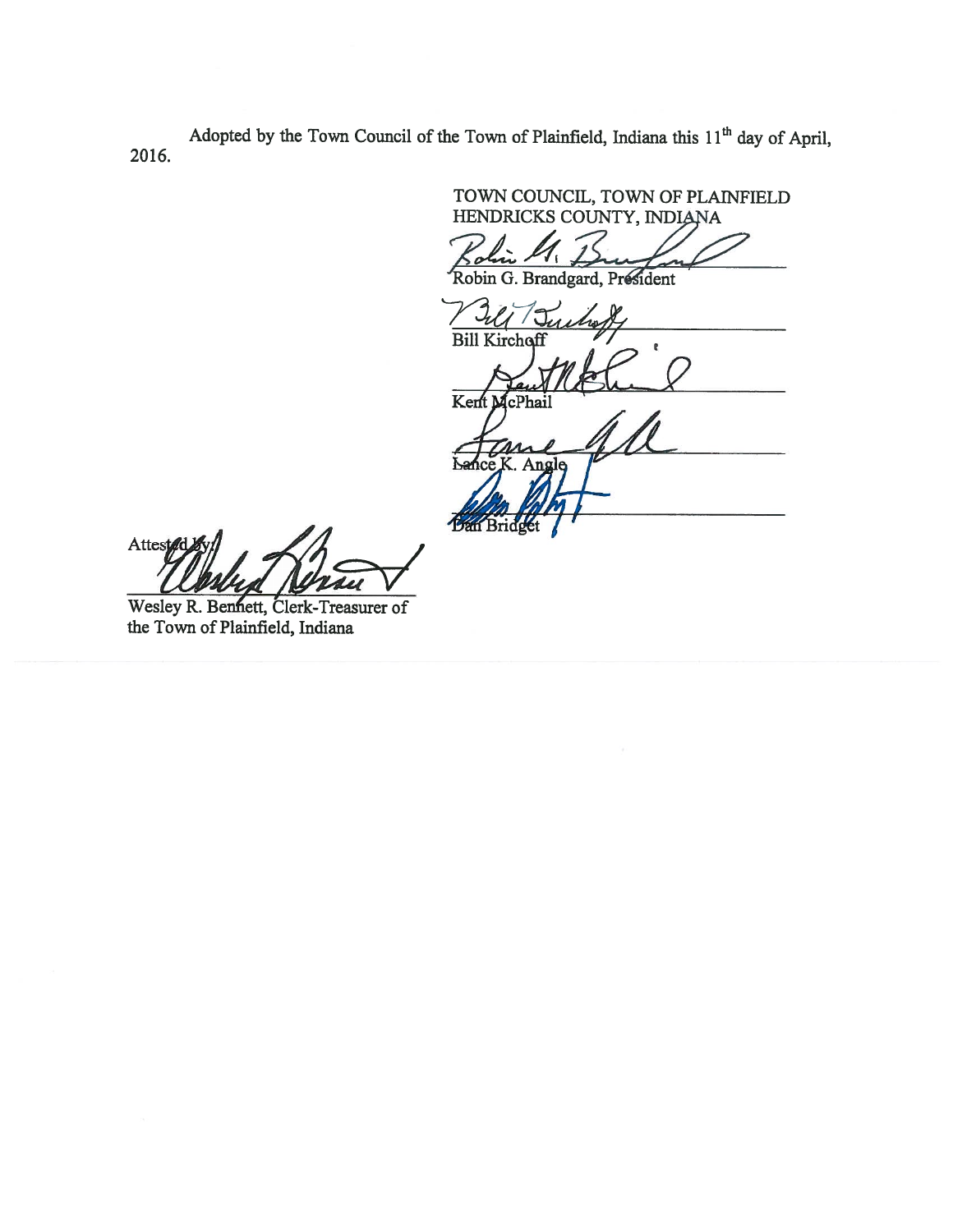# EXHIBIT A [description of location deemed an economic revitalization area]

### EXHIBIT "A"

### TRACT I:

Lot Numbered One (1) in Perry Road Business Park at Westcor, an addition to the Town of Cabinet 2, Slide 181, page 1A and 1B, in the Office of the Recorder of Hendricks County, Indiana.

TRACT II:<br>Those appurtenant non-exclusive easement rights established in a certain Agreement RE Grant of Access Easement, dated September 30, 1998 and recorded October 15, 1998 in Book 82, page 1244, in the Office of the Recorder of Hendricks County, Indiana.

TRACT III:

Those appurtenant non-exclusive easements benefiting the subject tract as established in<br>Reservation of Easements and Declaration of Restrictive Covenants for Fire Equipment and Other<br>Facilities, dated June 16, 2000 and re

### TRACT IV:

Those non-exclusive casements benefiting the subject tract as established in a certain Perry Road Storm Drainage and Retention Pond Easement and Agreement to Provide Fill, dated February 19, 2003 and recorded March 10, 200

S

Property Address: 595 S. Perry Road. Plainfield, IN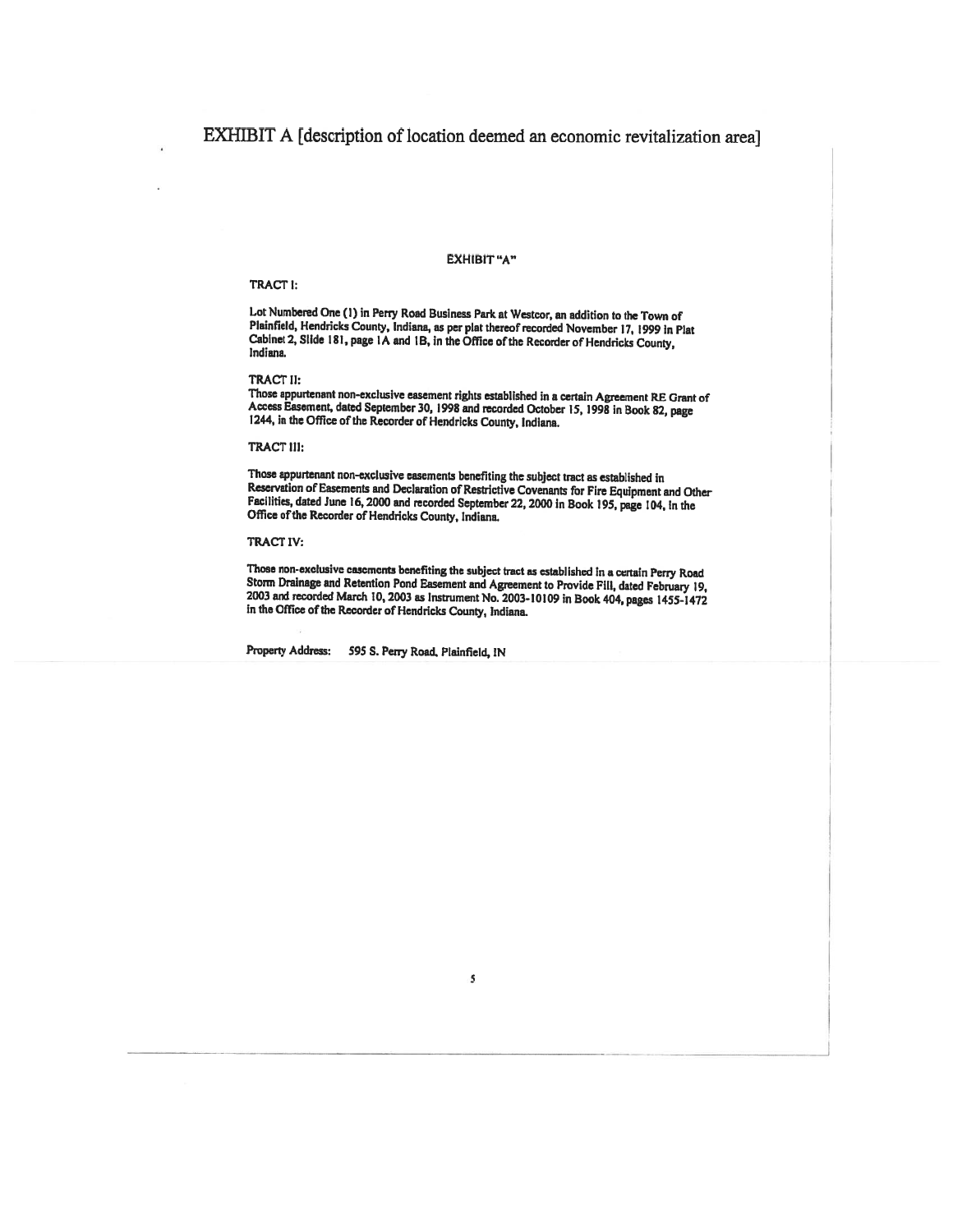